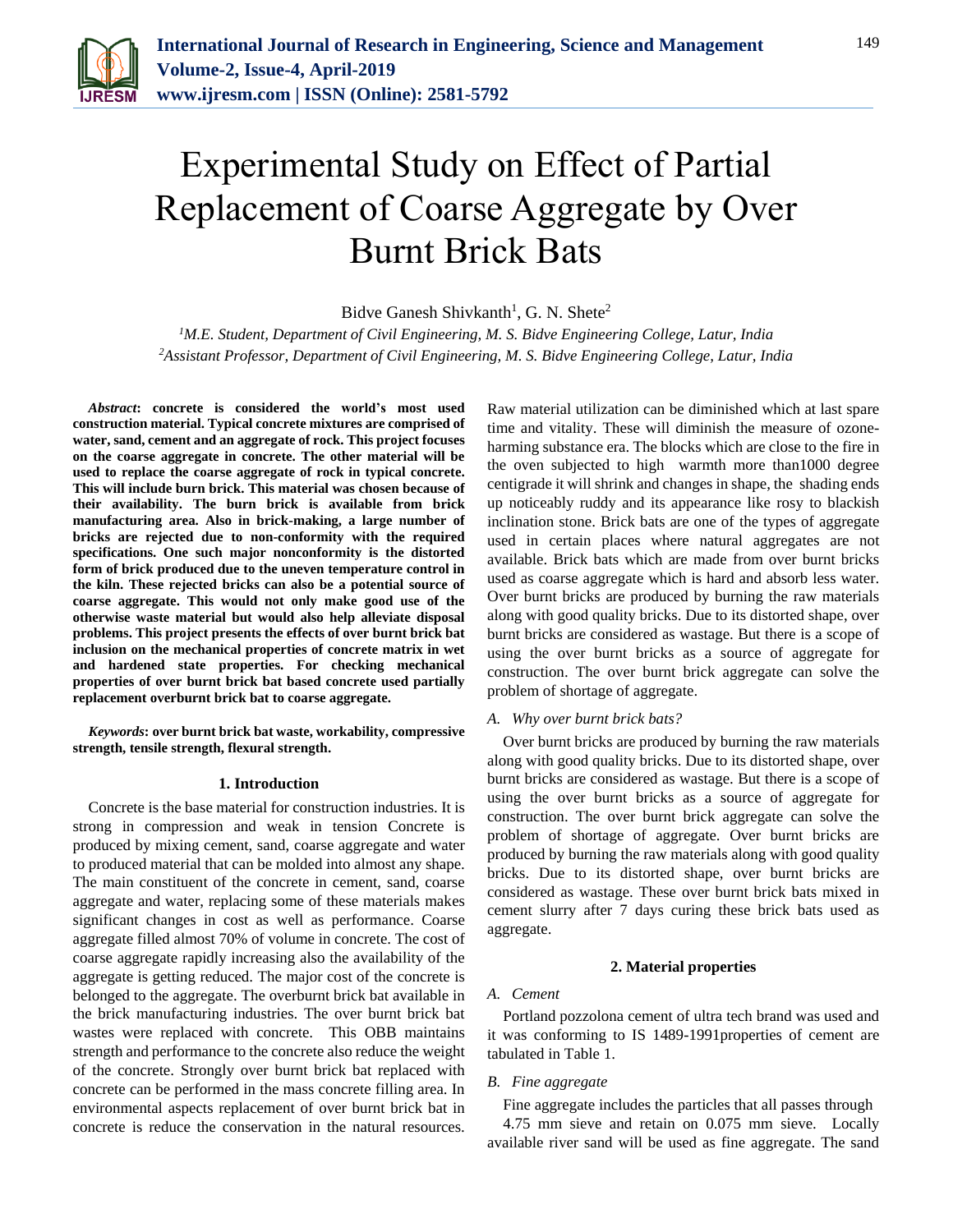

will first sieved through 4.75 mm sieve to remove any particles greater than 4.75 mm and then washed to remove the dust. Properties of fine aggregate are tabulated in table 2.

| Table 1                       |                      |              |  |
|-------------------------------|----------------------|--------------|--|
| Physical properties of cement |                      |              |  |
| S. No.                        | Property             | Test results |  |
|                               | Normal consistency   | 28.25%       |  |
| $\mathfrak{D}$                | Specific gravity     | 3.15         |  |
| $\mathbf{3}$                  | Initial setting time | 170 minutes  |  |
|                               | Final setting time   | 250 minutes  |  |
| 5                             | Soundness test       | 0.5          |  |

| Physical properties of fine aggregate |                     |           |             |
|---------------------------------------|---------------------|-----------|-------------|
| S. No.                                | Properties          |           | Result      |
|                                       | Specific Gravity    |           | 2.63        |
|                                       | Fineness modulus    |           | 3.75        |
| 3                                     | Grading zone        |           |             |
|                                       | <b>Bulk Density</b> | Loose     | 1450 kg/ m3 |
|                                       |                     | Compacted | 1710 kg/ m3 |

#### *C. Coarse aggregate*

The broken stone is generally used as a coarse aggregate. Aggregate occupies most of the volume of the concrete.

Locally available coarse aggregate having nominal size 20 mm was used. The aggregates were washed to remove dust and dirt. Physical properties of coarse aggregate are tabulated in table 3.

|        |                                         | Table 3   |                                |
|--------|-----------------------------------------|-----------|--------------------------------|
|        | Physical properties of coarse aggregate |           |                                |
| S. No. | Properties                              |           | Result                         |
|        | <b>Size</b>                             |           | 20 <sub>mm</sub>               |
| 2      | Specific gravity                        |           | 2.68                           |
| 3      | Fineness modulus                        |           | 7.20                           |
|        | shape                                   |           | angular                        |
| 5      | <b>Bulk Density</b>                     | Loose     | $1350 \text{ kg} / \text{m}$ 3 |
|        |                                         | Compacted | $1600 \text{ kg} / \text{m}$ 3 |

#### *D. Water*

Water is used for mixing, curing purpose should be clean, portable, fresh and free from any bacteria. Water is a key ingredient in the manufacture of concrete.

#### *E. Over burnt brickbat waste*

The over burnt brick broken into pieces called as brick bats. these brick bats are mixed with cement slurry after 7days curing used as an aggregate in concrete. Physical properties of over burnt brick are tabulated in table 4.

Table 4 Physical properties over burnt brick S. No. Properties Result 1 Size 20mm 2 Specific gravity 2.17 3 Fineness modulus 7.20

# **3. Experimental programe and setup**

4 Shape Angular

The main aim of this experimentation is to study the effect of partial replacement of course aggregate by over burnt brick on

the properties of concrete and check it,s compressive strength, flexural strength and workability of concrete. The experimental programme is divided in four phases.

- 1. Concrete mix design is done as per IS 10262-2009 for M30.
- 2. Casting of cubes and beams.
- 3. Curing of cubes and beams for 7 days and 28days.
- 4. Testing of cube in compression testing machine and Beam are tested in flexural testing machine.

Each test result plotted in the Figures or given in the Tables is the mean value of results obtained from at least three specimens.

#### **4. Mix design**

Concrete mix design is done as per IS 10262-2009 for M30 grade of concrete. Material quantity required for 1m3 volume of work are tabulated in table 5.

| Table 5           |        |                |                  |
|-------------------|--------|----------------|------------------|
| Material quantity |        |                |                  |
| Water             | Cement | Fine aggregate | Coarse aggregate |
| 186               | 413    | 609.9          | 1154             |
| 0.45              |        | 1.47           | 2.79             |
| $2.5 -$           | 50     | 73.5           | 139.5            |

#### **5. Methodology**

#### *A. Workability*

The workability tests were performed using standard size of slump moulds as per IS;1199-1999.slump test was performed for each percentage of replacement i.e. 20%, 40%, and for 60%.

#### *B. Compressive strength*

The cube specimen of the size  $150 \times 150 \times 150$  mm was tested after curing for period of 7 and 28 days. Compressive strength is determine by using compression testing machine (CTM) of capacity 2000KN.

#### *C. Tensile strength*

The tensile strength of concrete is tested by using test specimens 150 x 150 x 150 mm. Tensile strength is determine by using compression testing machine.

# *D. Flexural strength*

The flexural strength test was determined according to I.S. 516: 1959, 150 x 150 x 700 mm specimens were tested.

#### **6. Results and discussions**

#### *A. Effect of overburnt brick on the workability of concrete:*

It is observe that with increase in percentage of overburnt brick bat waste workability decreases. Obtained results are tabulated in table 6 and also in graph format.

# *B. Compressive strength*

The result of compressive strength After 7 days and 28 days are recorded. Result indicate that as we increase percentage of over burnt brick bat waste from 0% to 20% it's compressive strength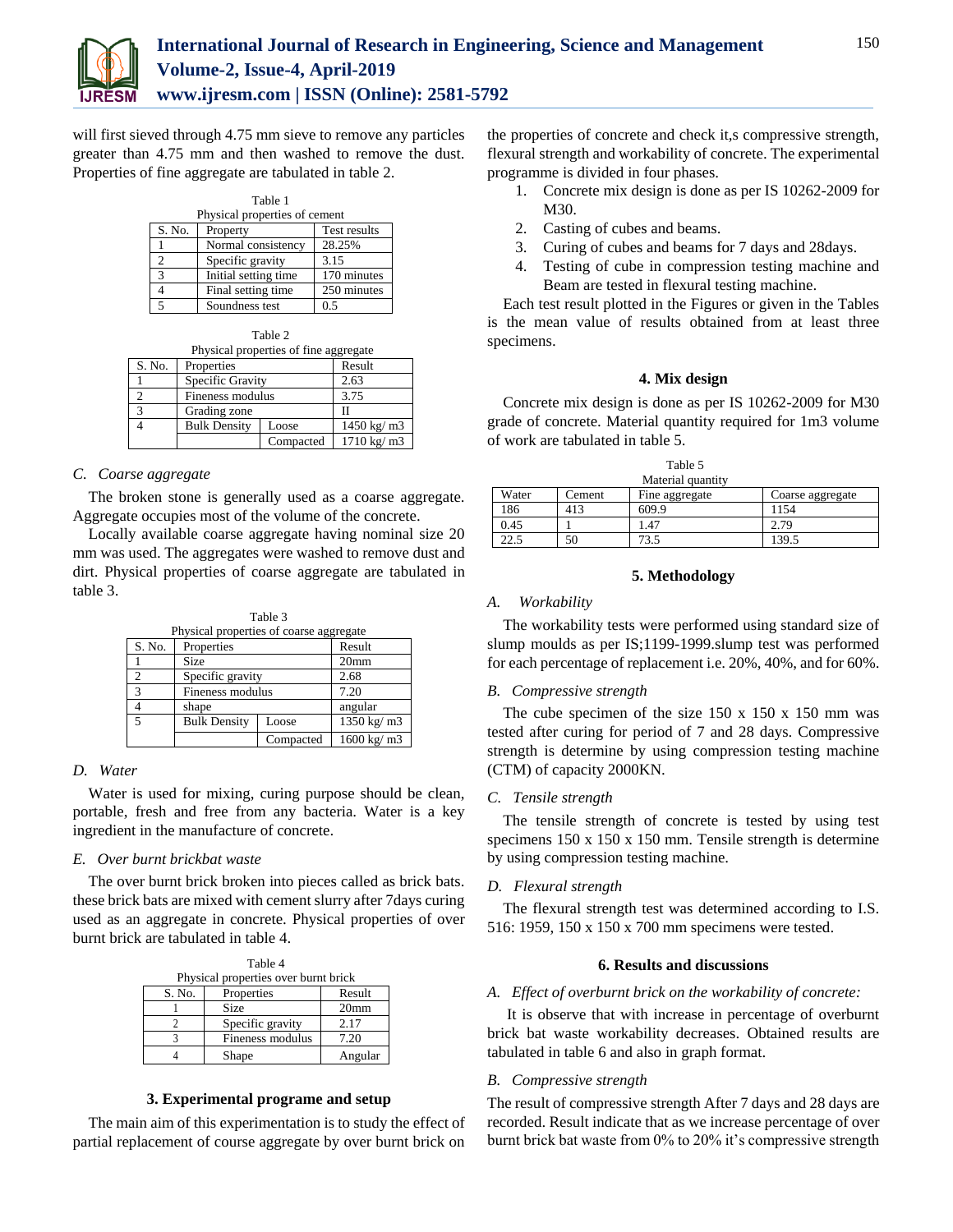

# **International Journal of Research in Engineering, Science and Management Volume-2, Issue-4, April-2019 www.ijresm.com | ISSN (Online): 2581-5792**

increases but after further increment in percentage of over burnt brick bat waste there is loss in compressive strength.



Fig. 1. Effect of *over burnt brick* on the workability of concrete

Table 7 compressive strength after 7 days and 28 days S. No.  $\int$  % of brick bat added compressive strength in N/ mm<sup>2</sup> 7 days 28 days 1 0% 19.3 31.6 2 20% 21.5 33.3 3 40% 20.39 30.65 4 60% 15.06 22.25 40 33.3  $31.6$ 30.65 30 22.25  $21.5$ 20.39 19. Ш 7 DAYS 20  $\overline{150}$ 28 DAVS 10 o 0% 20% 40% 60% Fig. 2. Compressive strength after 7 days and 28 days

# *C. Tensile strength*

Results obtained are tabulated in below table. 5.29% increment in the tensile strength is found for 20% replacement of coarse aggregate by over burnt brick bat waste and for 40% and 60%replacement of brick bat waste strength decreases.

| Table 8                                   |                      |                              |         |  |
|-------------------------------------------|----------------------|------------------------------|---------|--|
| Tensile strength after 7 days and 28 days |                      |                              |         |  |
| S. No.                                    | % of brick bat added | Tensile strength in $N/mm^2$ |         |  |
|                                           |                      | 7 days                       | 28 days |  |
|                                           | 0%                   | 14.53                        | 23.86   |  |
| ↑                                         | 20%                  | 16.23                        | 25.12   |  |
|                                           | 40%                  | 15.35                        | 23.07   |  |
|                                           | 60%                  | 11.34                        | 16.75   |  |



Fig. 3. Tensile strength After 7 days and 28 days

# *D. Flexural strength*

The result of flexural strength were plotted in below table for 28 days. Result indicate that if we increase percentage of over burnt brick bat waste from 0 to 20% will give us good results and help to increase flexural strength of concrete.

| Table 9                       |                                                       |         |  |
|-------------------------------|-------------------------------------------------------|---------|--|
| Flexural strength for 28 days |                                                       |         |  |
| S. No.                        | Flexural strength in $N/mm^2$<br>% of brick bat added |         |  |
|                               |                                                       | 28 days |  |
|                               | 0%                                                    | 6.84    |  |
|                               | 20%                                                   | 7.32    |  |
|                               | 40%                                                   | 6.63    |  |
|                               | 20%                                                   | 5.04    |  |



# **7. Conclusion**

Based on results and observation made in experimental research study. The following conclusions are drawn. It is observed that with increase in percentage of over burnt brick bat waste workability decreases.

- Brick bat concrete is cheaper than conventional concrete.
- 3% increment in the compressive strength is found for 20% replacement of coarse aggregate by over burnt brick bat waste and the strength decreases by 3.3% when the 40% of coarse aggregate is replaced by over burnt brick bat waste, by using aggregate cement ratio  $(A/C)$  is 4.2 and water cement ratio  $(W/C)$  is 0.45.
- Current study concluded that over burnt brick bat waste can replace coarse aggregate up to 20%.
- 5.3% increment in the tensile strength is found for 20%replacement of coarse aggregate by over burnt brick bat waste and the strength decreases by 12%